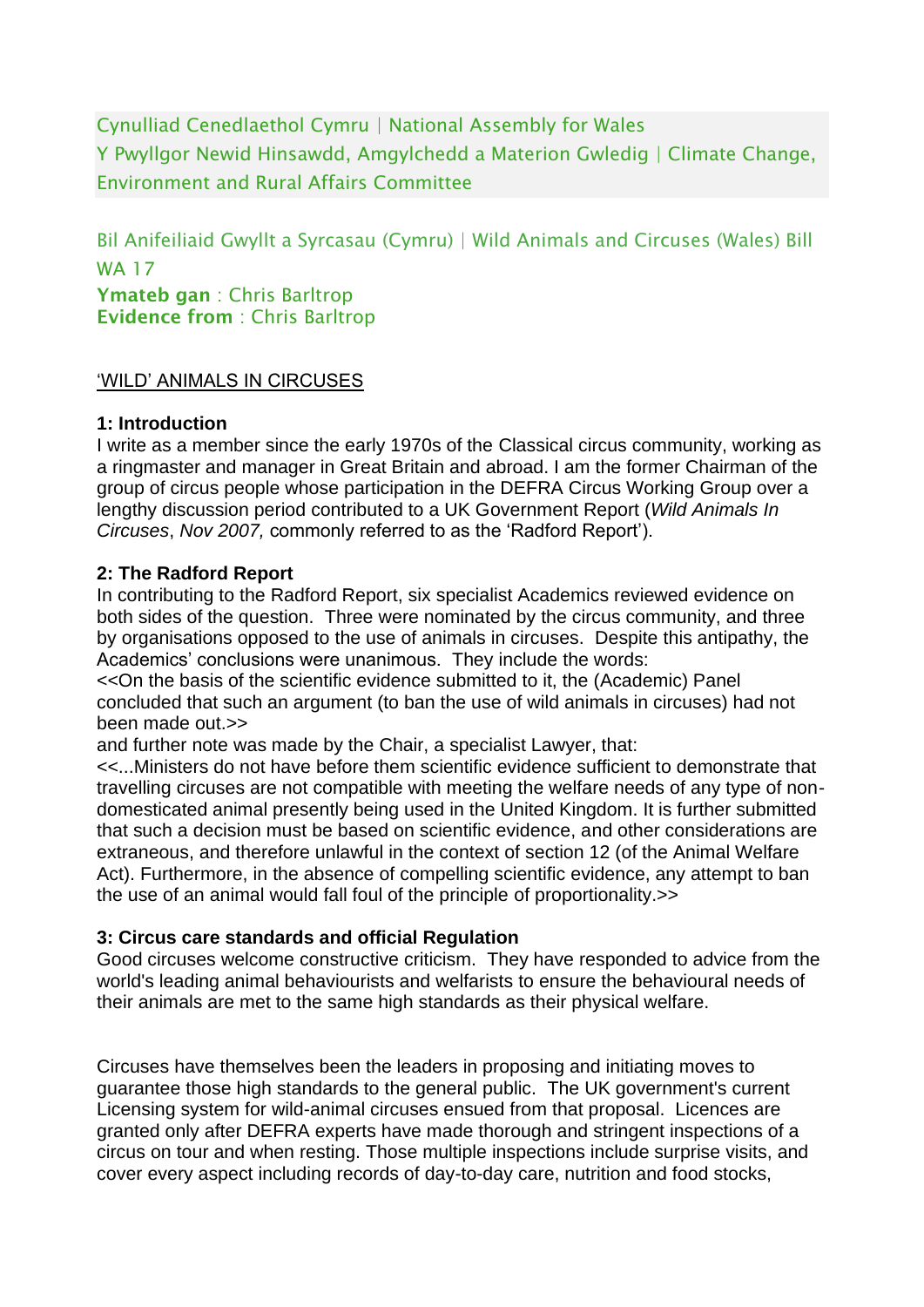transportation vehicles, and a huge amount of documentation covering every aspect. This inspection régime costs the tax-payer nothing; it is charged in full to the circuses involved. Inspection records are publicly available, and demonstrate the very high standards of the Licensed circuses in all aspects; no fault has been found by the expert Inspectors during the past several years.

My own personal contact with circus trainers has shown me the affection and rapport which exist between them and their animals. I appreciate that exceptional incidents have come to light, but my experience persuades me that these are indeed exceptional, and that the norm within the circus community is of partnership with the animals rather than domination, and certainly not cruelty. Radford confirmed that animal care in circuses equals that given in zoos and safari parks, and that transportation is not an issue as the animals are so familiar with it as part of their regular routine.

#### **3: Animal Rights material**

No doubt you have heard from organisations with a vested interest in condemning circuses. That 'interest' includes both financial and political gain. Their published material is persuasive, hinging on emotive appeal, and is designed to generate outrage towards many whose work and / or lifestyle involves working with animals. As such, its accuracy is highly questionable. Animal rights organisations fund University departments to produce such 'reports'; integrity is sadly lacking.

An eminent American animal behaviourist, Professor Ted Friend (Texas A & M University) wrote to the then UK government Minister Lord 'Jeff' Rooker that, when he and his colleagues were told their lengthy specialist researches on behalf of the US government were extensively quoted in one such document, they were 'flattered'. However, on reading a copy, they were appalled to discover that their work had been (as his letter put it) 'egregiously misrepresented', with oddments cherry-picked to suit an anti-circus argument. More recently (July 2017), Prof Friend submitted a lengthy complaint to the Italian Parliament regarding similar matters. In opening a detailed demolition of such evidence, he condemns the '180-degree spin' of his actual findings in reports from a certain author. That author is Stephen Harris, whose material the Welsh Assembly has relied on in arguing against the inclusion of animals in circuses.

A copy of Prof Friend's full Complaint to the Italian Parliament is attached to this email.

While I praise all those who work for the cause of animal welfare, I am suspicious of individuals and organisations who refuse to acknowledge welfare improvements in favour of an 'animal rights' agenda. The philosophy of animal rights is diametrically opposed to that of animal welfare. It seeks to end all contact between humans and animals. I do not believe measures towards such an agenda would be of ultimate benefit to either human beings or to the natural world of which we are all part. A brief glance at the same websites which condemn circuses confirms that farming, horseracing, and even pet ownership are also targetted in a philosophy which, if encouraged, would radically affect many aspects of social and economic life, both personally and nationally.

#### **4: Circuses as an example of human-animal cooperation; and EU support**

No circus animals have been taken from the wild for generations; circuses are not a threat to wild populations of any species. Circuses show how humans and animals can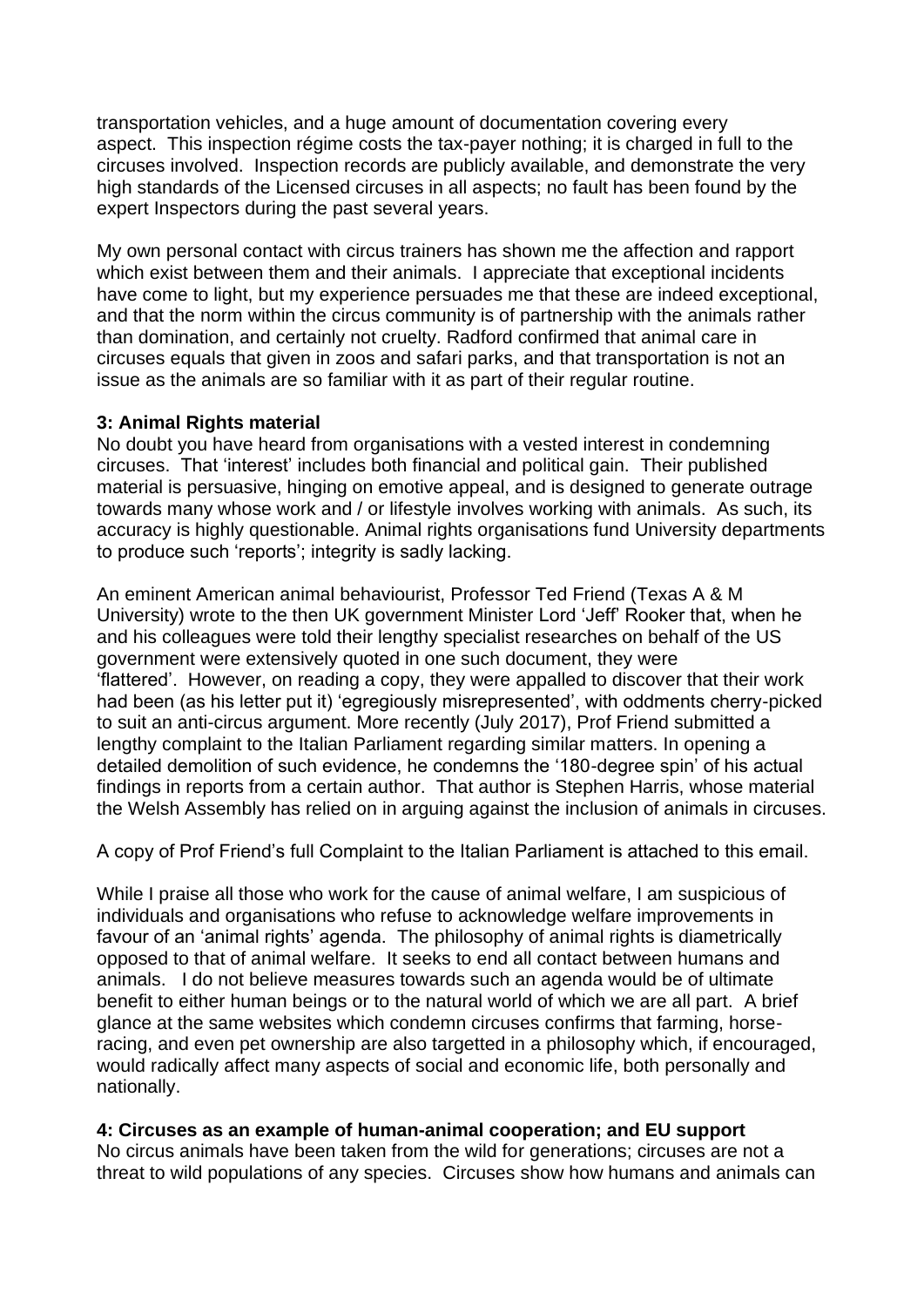work together in cooperative partnership; they may even help highlight the plight of their poacher-threatened cousins. The circus people live for their animals, and the traditional circus with animals is acknowledged to be an important aspect of our culture. The European Parliament voted strongly in favour of animal circuses as an important cultural phenomenon:

*"Whereas it would be desirable for it to be recognized that the classical circus, including the presentation of animals, forms part of European culture* " (European Parliament Resolution, 13 October 2005)

#### **5: What's 'wild'?**

The question also arises of how one defines a 'wild' animal. In the Report of her extensive study of the condition of circus animals (published as 'Animals in Circuses and Zoos – Chiron's World?' i), research carried out on behalf of the RSPCA, Dr Marthe Kiley-Worthington is clear that one must look at the conditions of life of each individual animal rather than at its ancestry. To argue the unsuitability of a captive environment on the grounds of the species held there is false when one assesses the argument from the point of the animal rather than that of humans who are frequently anthropomorphic or politically-motivated in their views.

It is particularly anomalous that species such as camels and reindeer, which have been selectively bred over centuries for domestic use and which are classified throughout the world as 'domesticated' should be considered in the UK as 'wild' on the grounds that they are 'not native species'. In circuses, such species are kept and cared for in exact parallel to equines. They are perfectly suitable for and comfortable in circus care.

#### **6: A plea for choice**

I hope that, rather than condemning circuses in the face of the body of positive evidence provided by open-minded and truthful research, you will choose measures which protect both the circus, as a vigorous and cherished aspect of all our cultural heritage, and its animal performers. I believe it would be unethical, perhaps even discriminatory, to ignore that evidence and thus to remove the public's right to choose.

Thank you for your consideration of these points. I shall be happy to provide further comment, documentation, etc., if requested.

Copy of Prof Friend's full Complaint to the Italian Parliament:

i  [http://www.the-shg.org/Kiley\\_Worthington/](http://www.the-shg.org/Kiley_Worthington/)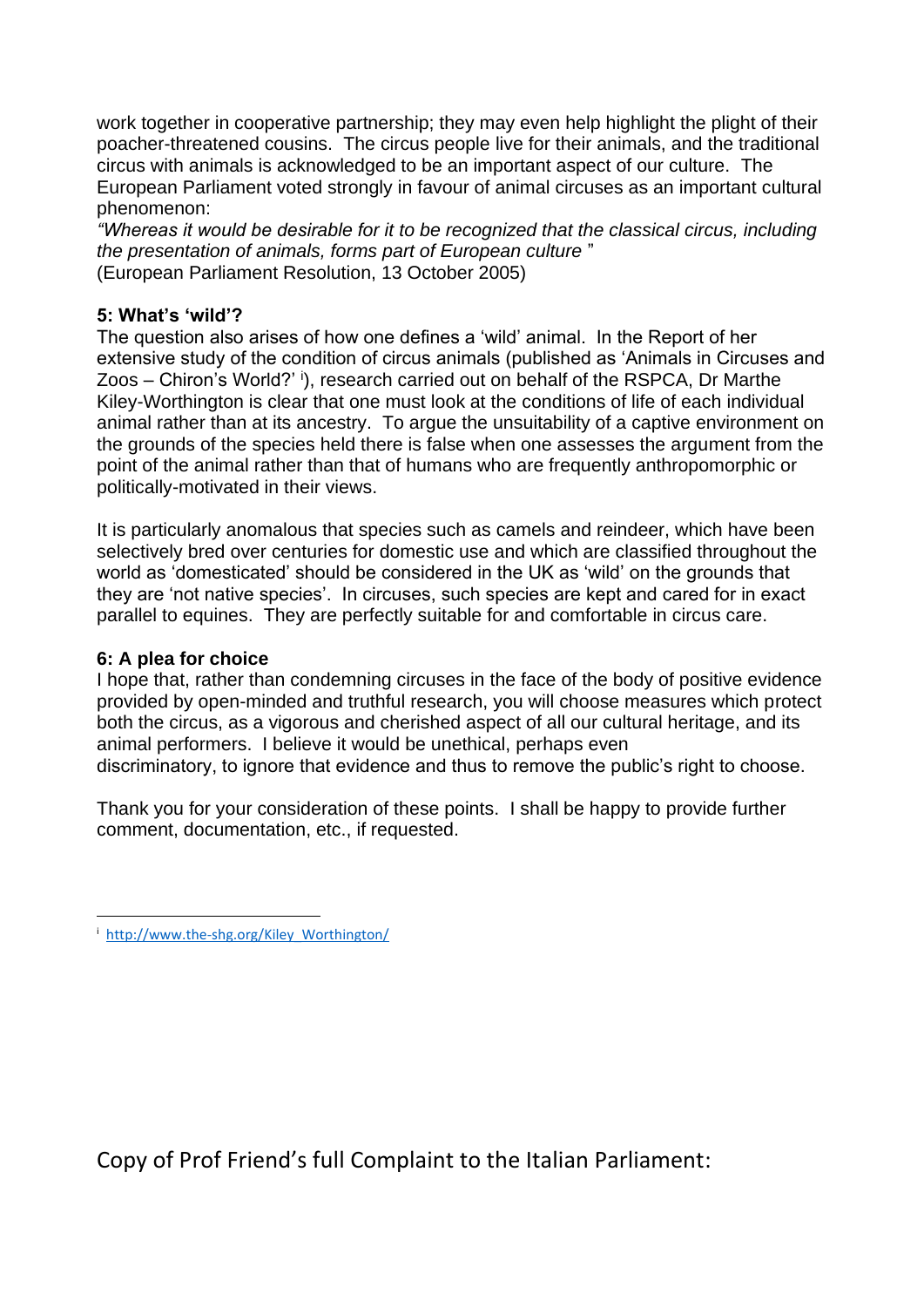Dear Legislators and Veterinarians,

I was contacted by several veterinarians and scientists based in Italy who are very concerned about Italy banning animals in circuses. The ban is controversial because the overwhelming misinformation espoused by activist groups and individuals has led to an incorrect interpretation of the scientific literature on the welfare of animals in circuses.

The Italian veterinarians told me that the decision to ban animals in circuses is based on documentation presented by **LAV (League Anti-Vivisection)** whose present position (FVE,FNOVI, EUROGROUP4ANIMALS) and is drawn from Stephen Harris' selective interpretation of my studies and the biased accounts of other activists. The following three articles are often referred to as the "Harris Reports."

A review of the welfare of wild animals in circuses – Stephen Harris, Graziella Iossa, & Carl D. Soulsbury - 2006, unpublished, RSPCA.

Are wild animals suited to a travelling circus life?"- G.Iossa, C.D. Soulsbury and S. Harris (2009) Animal Welfare. 18:129-140.

The welfare of wild animals in traveling circuses – J. Dorning, S. Harris and H. Pickett (2016), unpublished thesis.

All of these reports are quite similar and cite my studies multiple times. The lack of objectivity and the biased presentation of the research on animals in circuses in the so-called "Harris Reports" is unfortunate because activist groups are promoting the Harris Reports as the definitive study on the topic. Even more concerning is that many veterinary groups are adopting the Reports without knowing of their blatant inaccuracies. I am concerned that very few people have actually read my scientific publications and discovered that Harris's spin is 180 degrees from what we found.

Please let me start off with a short introduction of myself, and then I will discuss just a few of the more egregious items in the Harris Reports. If you would like a more in-depth analysis of the report, please let me know.

I am a Registered Professional Animal Scientist and a **Diplomate of th[e](http://maps.google.com/maps?ll=38.8833333333,-77.0166666667&spn=10.0,10.0&q=38.8833333333,-77.0166666667%20%28United%20States%29&t=h) [American](http://maps.google.com/maps?ll=38.8833333333,-77.0166666667&spn=10.0,10.0&q=38.8833333333,-77.0166666667%20%28United%20States%29&t=h) College of Applied Behavior Sciences**. The Diplomate certification is the highest certification possible in the Applied Behavior Sciences. I have been conducting behavior and stress-related research on a wide range of species of animals for over 30 years. I was a Professor and Texas Agrilife Research Faculty Fellow with Texas A&M University's Department of Animal Science for 38 years, where I was their head scientist working in the field of Animal Welfare. I retired two years ago after a successful career as an animal advocate by conducting objective research and applying basic logic to assist legislators and other policy makers in making wise decisions.

In 1986 the Animal Protection Institute (based in Sacramento, California, and now called Born Free USA) named me their Humanitarian of the Year because my research documented welfare problems with raising milk-fed veal calves in narrow crates. The U.S. veal industry recently announced they were phasing out the narrow crates. API also recognized some other research I conducted that was key in their getting a federal injunction against a USDA program that required hot-iron branding of dairy cows on the jaw. We clearly showed that freeze branding was a viable and less painful alternative. On the other hand, my research on circus animals was involved when in 2014, API/Born Free was one of several activist groups that were forced to pay the Ringling Brothers Circus \$15.75 million. A U.S. Federal Judge found their lawsuit over the care of the circus elephants to be 'frivolous,' 'vexatious,' and 'groundless and unreasonable from its inception.' Infact, the judgement states that the activist groups' main witness "Mr. Rider was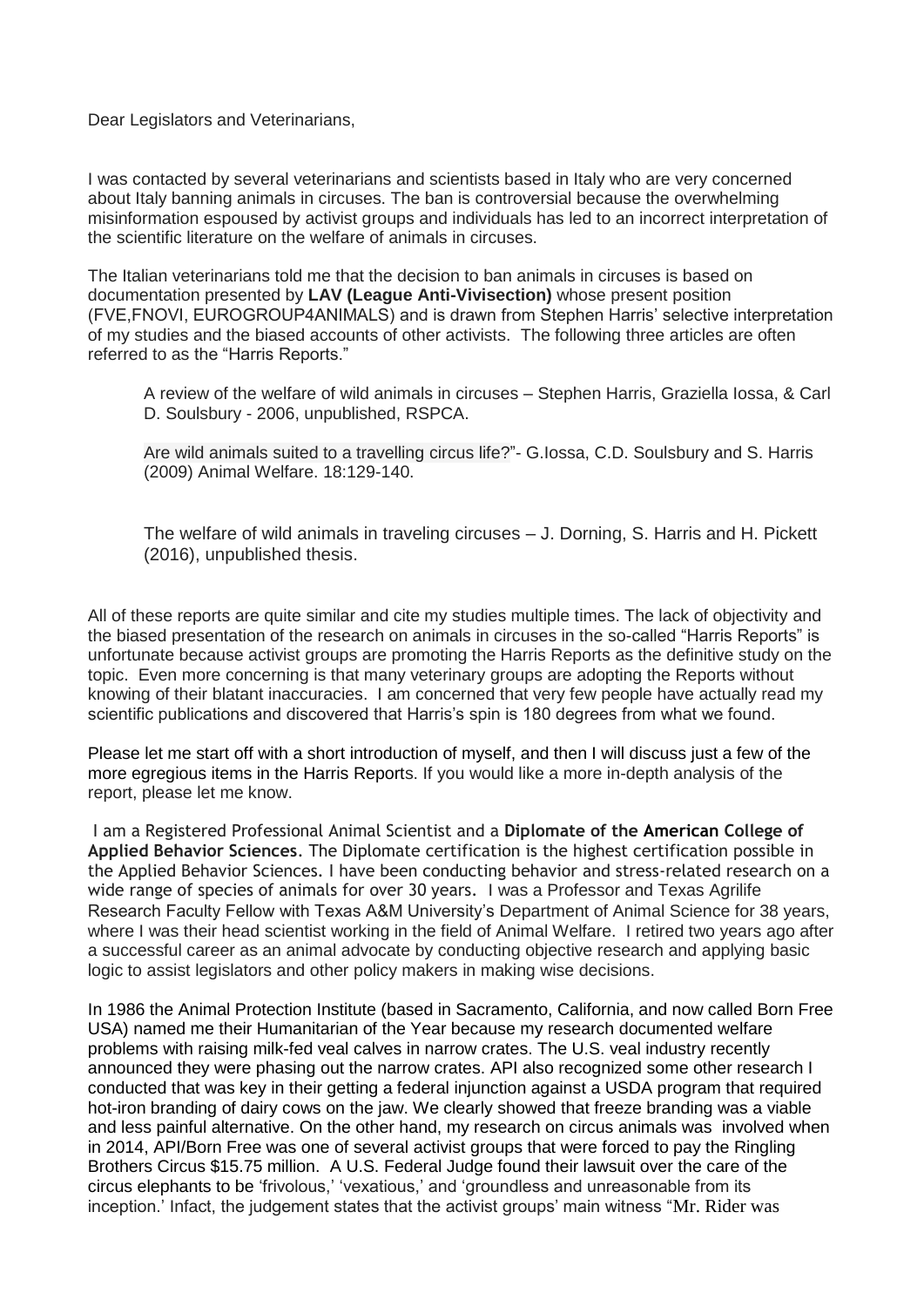repeatedly impeached, and indeed was "pulverized" on cross-examination." "The Court finds that Mr. Rider is essentially a paid witness..." (Case 1:03-cv-02006-EGS Document 559 Filed 12/30/09 Page 19 of 57)

In 2001, the **United States Department of Agriculture's Animal and Plant Health Inspection Service Animal Care Program** (USDA APHIS Animal Care, the program of USDA that performs animal welfare inspections on research laboratories, zoos and circuses) funded me to conduct a series of studies looking into the welfare of elephants and big cats traveling with circuses. My studies on elephants and tigers resulted in **eleven articles published in scientific and trade publications**, a list of which is attached. I purchased a travel trailer for the project, and up to ten graduate and undergraduate students and I travelled with eight circuses over the next six years, from California to New York, as time permitted. Our trailer was usually parked directly in front of the elephants or tigers to facilitate data collection, and we could see every aspect of their animal care.

I have continued to be active in exotic animal issues and am presently a member of the Scientific Advisory Committee for **American Humane's Humane Conservation Program**, which conducts audits of the welfare of animals in zoos, aquaria, and other conservation facilities.

**My studies have been cited numerous times by both pro- and anti-circus factions.** For example, the anti-circus **Animal Defenders International** issued a report in 2006 entitled: "Animals in Traveling Circuses: The Science of Suffering." ADI cited my studies at least six times, which is about six times more than they cited anyone else's. Clearly ADI considered me to be one of the top experts on circus animals, although most of their references to my lab's work were egregious misrepresentations. All of that report, and their use of my studies and the literature was similarly exceedingly biased.

Because the "Harris Reports" are very similar to each other, I will focus on the most recent iteration, the 2016 *The welfare of wild animals in traveling circuses*. As soon as I started reading the first page of their report's, "Background," alarms started going off. The first and most extensive study on circus animal welfare was commissioned by the Royal Society for the Prevention of Cruelty to Animals in 1990 and it is not even discussed. Why would someone in the EU leave out Dr. Marthe Kiley-Worthington's *Animals in Circuses and Zoos* (Little Eco-Farms Publishing, distributed by Aardvark Publishing, Essex, England) that was conducted in the EU? The RSPCA funded Kiley-Worthington for the 2-year study because she had a pro-animal track record. But, the RSPCA then viciously turned on Kiley-Worthington because of what she concluded, which I quote below (page 220 of her conclusions; a copy of the cover of her book is attached).

"This study shows that the welfare of the animals in British circuses, as judged by physical and psychological criteria, is not as a rule inferior to that of other animal husbandry systems such as in zoos, private stables and kennels…. It is therefore irrational to take a stand against circuses on the grounds that the animals in circuses necessarily suffer, unless they are to take the same stand against zoos, stables, race horses, kennels, pets, and all other animal-keeping systems."

There is no doubt that the RSPCA and other groups have learned to be much more selective when finding people to write their reports. If a scientist does not agree with another researcher's conclusions, that is fine as long as they provide their justification for disagreeing. Ignoring such a seminal work as Kiley-Worthington's because it does not support one's opinion, however, is not science.

Another seminal report that received just a glance was the **Radford Report**. In my opinion the Radford Report should have been discussed at length in the Harris Reports. When the UK's **Department of Environment Food and Rural Affairs (Defra)** set up the committee of experts for the Radford Report by forming a balanced expert panel of six academics. The charge was to "provide and consider evidence relating to the transportation and housing needs of non-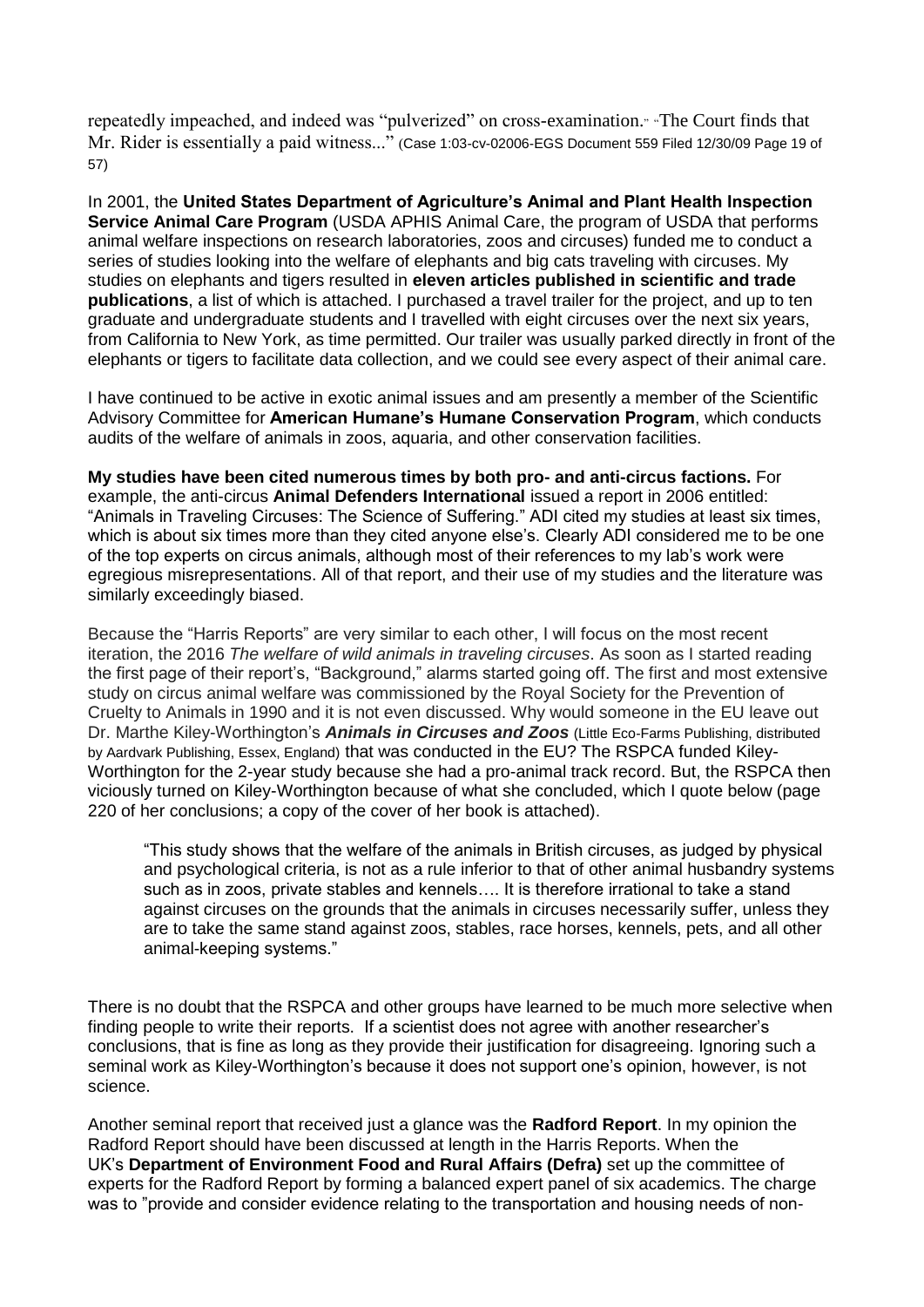domesticated species." I was a member of that expert panel which met during 2007. This was just a year after the Harris review of 2006 that initiated the formation of the expert panel to determine if animals should be banned from circuses or not in UK. The Radford Report was an intensive examination of the welfare of circus animals by representatives of both sides of the issue, whereas the Harris Reports are cleverly written only by authors who are committed to the anti-circus agenda. H. Picket, one of the authors of the Harris Reports, said in her Linkedin Profile that her main clients are animalist groups and her work is "pulling together the key scientific evidence to build a persuasive case for effective campaigning, fundraising and advocacy work. My work has been instrumental in achieving policy change at UK and European Union level and at major companies."

The Radford Report concluded that there was no scientific evidence to justify a ban on welfare grounds. Again, if Dorning, Harris and Pickett (2016) do not want to accept these findings, I believe they are ethically bound to discuss why they should not be accepted. Sweeping the Radford Report aside and concluding "The available scientific evidence …. support a ban…" is bad science.

I also have questions about the validity of the **survey** Dorning, Harris and Pickett (2016) sent out that was a major component of that Report. I received several calls from people managing elephants that received the survey and I had the opportunity to talk with several zoo professionals and circus trainers shortly after they also received the survey. They were all concerned about the objectiveness of the Harris group and told me they were not going to complete the survey. I told them I was worried as well, but I did complete the survey. I am concerned that because of the low response rate by professionals who knew the bias of the Harris group, their survey is heavily biased toward the activist agenda. Furthermore the questions of the survey were formulated so that the answers were guided and there was no way respondents could challenge how their responses were interpreted.

The **"key welfare points"** in the Report, **starting on page 33**, are highly biased in my opinion, and just repeat the activist dogma. The authors ignore the simple fact that most circus animals are well acclimated to the circus lifestyle and transportation, just like well-trained dogs or show horses. The Report's section on **Mortality and Morbidity** gives a litany of rare problems that can also occur with the family dog or pet horses. They overlook the simple fact that the oldest elephants in North America for decades have been circus elephants (just check the stud books). Frequently moving to new locations fits the nomadic lifestyle of elephants, provides much more stimulation than most zoo environments, and being well-trained makes exercise sessions and veterinary procedures much easier and safer.

**The claim on page 42** that "Any potential contribution by traveling circuses and mobile zoos to education and conservation activities is a best likely to be marginal" is absurd. Millions of people have been inspired by being able to come into very close contact with tigers, elephants and other animals at circuses. Not everyone is within close proximity to a good quality zoo. All of the circuses with which my students and I travelled looked forward to their customers visiting with their animals before and after performances. Yes, you could get an elephant or camel ride, but children and adults could also get to touch those animals and feel the magic. It is hard to get really excited about conserving an animal that you have only seen on television. These authors did briefly mention the success that Ringling Brothers Circus (Feld Entertainment) has had with their breeding program. Actually, that program had many more baby elephants than any zoo because the Ringling circuses generated enough profits to employ the best people and support cutting-edge research. I have asked the Ringling researchers, vets and trainers if they have ever been restrained due to funding, and everyone has said never. Outside zoos, circuses and private exhibitors of elephants consulted with the Ringling Veterinarians, who (to my knowledge) have always helped them out at no charge. Just Google the name Dennis Schmitt, DVM PhD and look at what he has done for the International Elephant Foundation. I also know that Ringling (Feld Entertainment) had an extensive program training elephant professionals in Sri Lanka (and probably other parts of the world). They trained mahouts all over the world on modern techniques that replaced the traditional brutal system. There is no question that circuses have done more for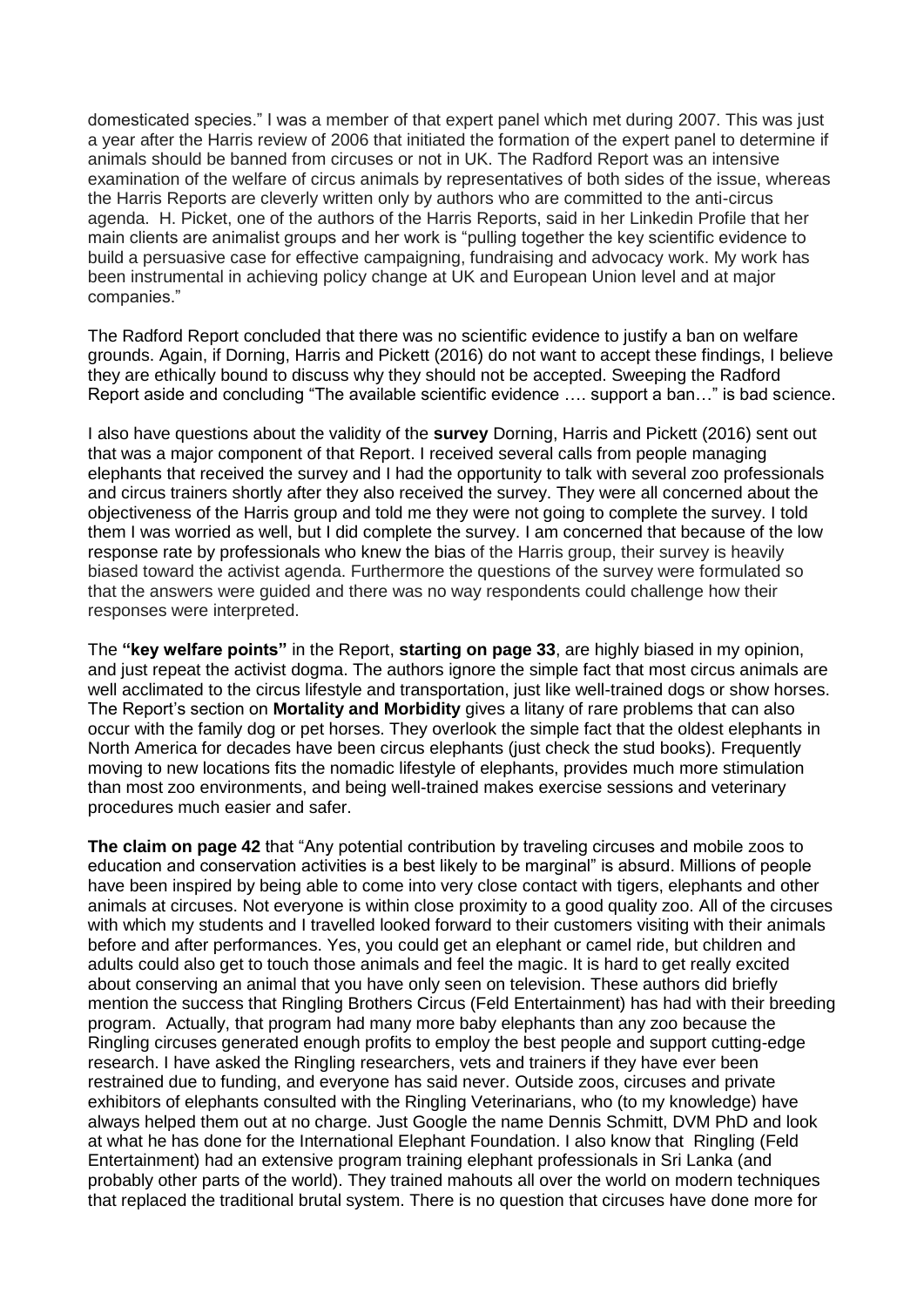conservation of threatened animal species than Harris's group. But unfortunately, the activist agenda was accepted without question by most of the American public, so the Ringling Brothers Circuses are no more.

#### **The following are some specific examples of the clever use of citations that Dorning, Harris and Pickett (2016) used to build their case:**

**P 79. Bottom left column**. The authors do acknowledge that captive animals show anticipatory behavior prior to feeding, training or gaining access to outdoor space "because these are rare positive events", and they even cite a few of my articles to show support for that claim. But these positive events are certainly not "rare" (their term) for circus animals. Circus animals are fed several times a day (big cats once a day), watered several times a day, daily training sessions are common, and they have daily access to outside space<sup>1,2,3,4,9,10,11</sup>. But these authors also left off the additional stimuli that come from performances, photo shoots, and meeting and greeting people. In their attempt to negate the positive, they then used a published "note" on foxes that have learned to anticipate an adverse event.

**P 80. Middle left column.** The authors cite some of my studies on stereotypic behavior in tigers, and then a reference an opinion on farm animals to support their unfounded claim that anything that performs stereotypic behavior more than 10% of its time has "unacceptably compromised" welfare (Broon, D.M. (1983) Stereotypies as animal welfare indicators. In: Smidt, D. (ed.) Indicators relevant to farm animal welfare. The Netherlands: Springer.) . This is absurd because most of the stereotypic behaviour in circus animals is caused by anticipation of food<sup>1</sup>, water<sup>1</sup>, performing<sup>1,9,10</sup> and transport<sup>6,7</sup>..

**P 85. Bottom right**. The authors grudgingly admit that the frequent changes in location of circus animals may have an enriching effect for some species, which is of course true. But they counter any possible benefit by citing studies where regular cage cleaning of rats has "been associated with increased cannibalism and reduced handleability". (Burn, C.C.& Mason, G.J. (2008) Effect of cage cleaning frequency on laboratory rat reproduction, cannibalism, and welfare. Applied Animal Behaviour Sci., 114:235). That could be true for laboratory rats where scent trails are extremely important, but circus animals? If handleability decreased every time a circus moved, what would happen to their performances? Do circuses have a problem with cannibalism in their elephants, horses, dogs, cats?

**P 123. Middle right.** Here the authors mention a trial I once conducted when a herd of elephants were deliberately left out of a performance. I also showed video of this at an International Society for Applied Ethology meeting. In all talks and written accounts, I clearly state that these elephants were kept in their individual "matriarchal" herds, consisting of an older female and two to four younger females. The keepers knew that mixing these herds could result in a major disruption, as happens in the wild, so these elephants went for walks, went to water and were transported as a herd. The elephant herds also performed in their own ring. This circus had a tent with five rings, hence there were five matriarchal groups. The authors claim that when these elephants performed elements of their acts when left out of a performance "could be anxiety due to social separation" is illogical. Also, if it was "anxiety due to social separation", why were these elephants performing elements of their act in time with the music with no trainers present?<sup>2</sup>

**P 124. The section entitled Reproduction.** This section deals mostly with elephants, which is reasonable, as circus tigers and other species breed very readily and there is an overabundance of these animals. If the Harris Reports were impartial, it begs the question of why tigers and other species are not covered?

Please let me offer some additional clarification of some of Harris's statements regarding the breeding of elephants.

The 2016 Harris Report faults circuses for collaborating rarely with zoos in their efforts to breed elephants in the recent decades. I had direct experience with the zoo collaboration issue when I got some of our reproductive physiologists involved with Carson & Barnes Circus 20 years ago.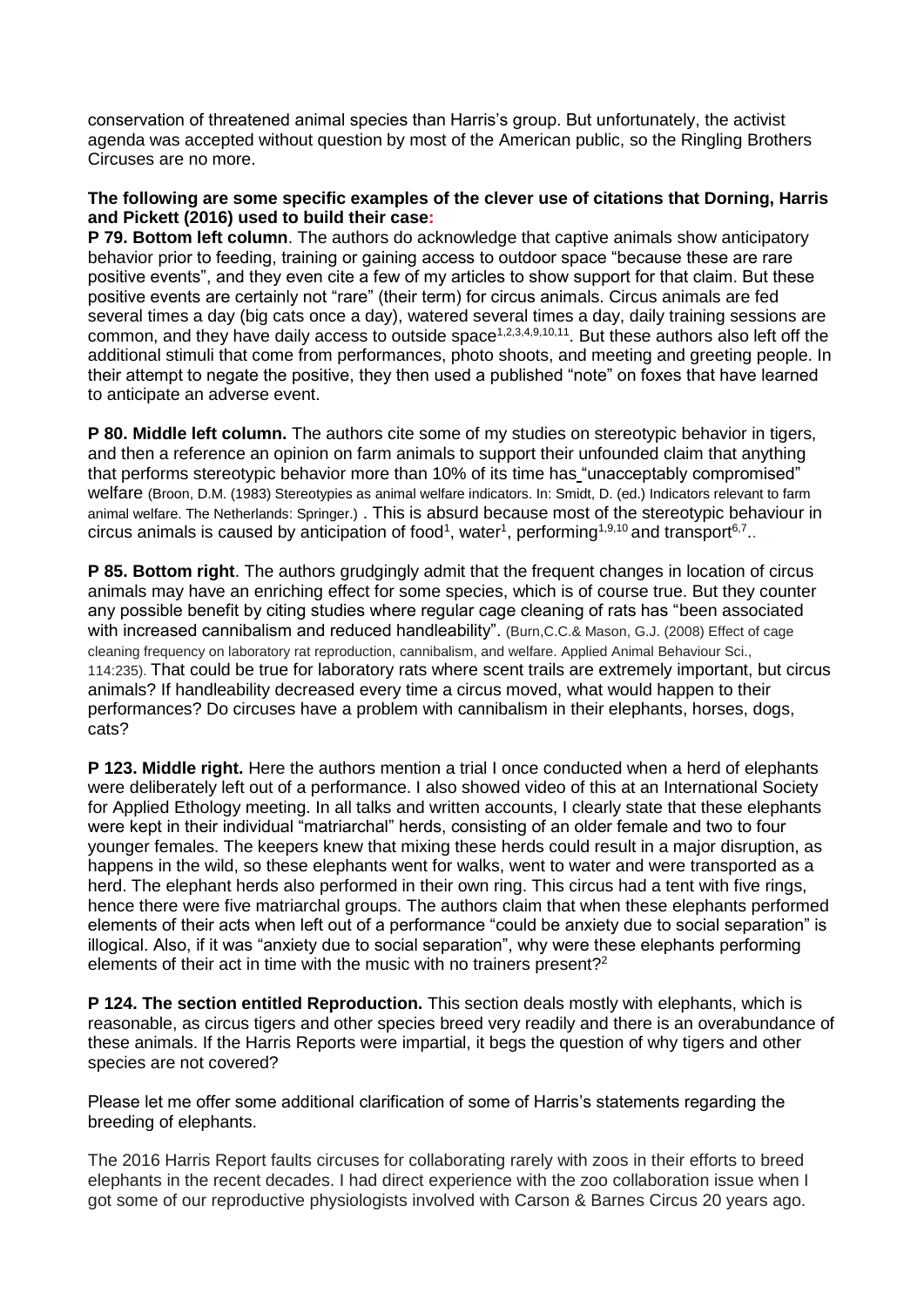That circus was very proud of their breeding program, which involved their regularly collecting blood samples that they sent to a major zoo (Oregon) in the U.S. as part of a cooperative breeding program. The blood was analysed so they could track estrus cycles, and they were on the forefront of developing artificial insemination using semen sent from that zoo. Their elephants were trained to raise a foot for blood sampling using positive rewards (usually a loaf of bread). Just a year or two later the zoo stopped the program, so I called the zoo director to see what had happened. He explained that animal welfare activists had gotten word about the collaboration and were picketing and deliberately undermining fundraising for the zoo. He was apologetic about stopping the program because the circus had many more elephants than the zoo, but he had no choice.

I have had numerous zoo directors tell me over the years that they prefer circus elephants because they are well adjusted, trained and in better physical shape than zoo elephants. The general consensus was that the training and physical shape of circus elephants increased fecundity, but circuses do not usually travel with intact males for safety reasons, so breeding cows directly with bulls for maximum conception was not possible when on the road.

Most recently, some circuses and independent owners are giving up on breeding elephants because of the pressure brought by activists. It is tragic that circuses and private owners are being criticized for reducing their breeding programs when they are being forced out of business because of pressure created by biased reports like the Harris Reports.

**P. 133. Effects of performance.** This section goes against common medical knowledge. Certainly circus animals are expected to perform physically challenging movements, but that is good. What physician does not encourage older patients to exercise using the term "use it or lose it"? Isn't exercising our pet dogs or horses important to their health? Of course elephants might rarely get back and girth lesions when the trainer is negligent and does not catch the problem, but pet horses can get similar minor injuries. The authors are very critical of circus elephants standing on two legs as being unnatural movements. Please see the attached photo of a wild elephant standing on two legs, it is common behavior.

**P. 135. Top left.** Certainly many zoo elephants are overweight, but zoo managers have no choice. If their elephants are not on the fat side, they get criticized by ignorant activists. Overweight elephants traveling with circuses, however, are rare, just like overweight football (soccer) players or performance horses.

P. 139 Bottom right. This is a gross distortion of one of my studies<sup>7</sup>. We reported our justifications for concluding that the elephants considered their transport containers as "home," but the quote "since circus animals often spend much of their time in transport containers even when not being transported" that is credited to my paper was fabricated by these authors. Unfortunately, this is just one of many gross misrepresentations of my studies.

**P. 140. Transport.** The authors did a very skillful job of picking bits from my studies that fit their objectives. We avoided making major claims and limited our discussion to the data. Everything we saw indicated the elephants<sup>7</sup> and tigers<sup>6,8</sup> were excited about the transport process and moving to a new location. Harris et al. inserted quotes like "Stereotypic-eliciting situations are likely to be poor

for welfare<sup>127</sup> <sup>"</sup> without explaining that there is an extensive literature that those situations could also be beneficial for welfare.

**P 141. Bottom left.** I am very disappointed that the authors did not explain that the translocated bull Asian elephant that displayed a 400% increase in stereotypical behavior and had disturbed sleep patterns had been translocated for breeding purposes (Laws, N., Ganswindt, A., Heistermann, M., Harris, M., Harris, S. & Sherwin, C. (2007) A cast study: fecal corticosteroid and behavior as indicators of welfare during relocation of an Asian elephant. J Appl. Animal Welfare Sci 10, 349.) The huge increase in stereotypical behavior and the disrupted sleep patterns occurred when "Chang" was first allowed contact with the four cows during the day, but separated from the cows during the night. I just cannot fathom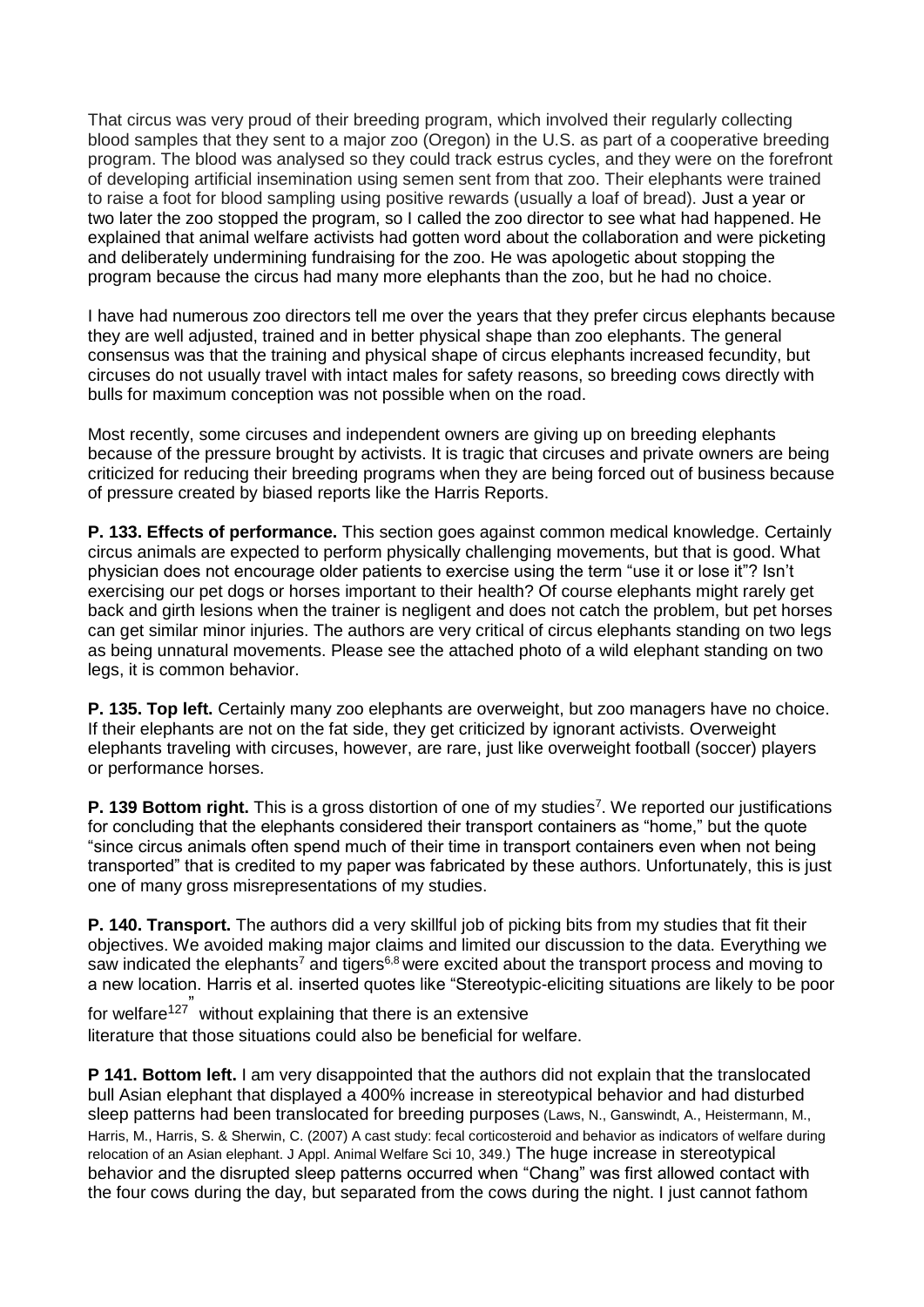why the authors attributed the stereotypical behavior and disturbed sleep patterns to having been transported several days earlier, and not to excitement over being introduced to the cows and frustration over being removed from the cows each night.

In conclusion, although the Welsh Government funded the 2016 Harris Report, Wales announced in early 2017 that it will not ban animals in circuses. Having been involved in the attempted Welsh ban, I think this was because the Report was so biased. Animal activists have often painted a very distorted picture of many animal issues, often citing other activist propaganda to support their claims, which I have grown to expect. **However, I am gravely disappointed with the the lack of verification of sources and fact checking by professionals who advise governments and policy makers on animal welfare-related issues.** Perhaps those professionals have heard the avtivists' claims so often that they accept that dogma without question. My many students and I confirmed that Kiley-Worthington's 1990 RSPCA funded study got it right, which I quote. "It is therefore irrational to take a stand against circuses on the grounds that the animals in circuses necessarily suffer, unless they are to take the same stand against zoos, stables, race horses, kennels, pets, and all other animal-keeping systems." I sincerely hope that the Italian people will be more rational and informed in their decision making and will be more able to resist the pressure from misguided animal activists, than what has happened in America.

Sincerely,

Vil Man

Dr. Ted Friend, Ph.D., PAS, Dpl. ACAABS Professor Emeritus Animal Welfare Scientist Department of Animal Science Texas A&M University t-friend@tamu.edu

### Scientific Publications from Dr. Ted Friend's Program that Relate to Circus Elephants and Tigers (chronological order)

- 1. Friend, T. H. and Bushong, D. 1996. Abstract. Stereotypic behavior in circus elephants and the effect of "anticipation" of feeding, watering and performing. Proceedings of the 30th International Congress of the International Society for Applied Ethology 14-17 August 1996, Guelph, Ontario, Canada.
- 2. Friend, T. H. 1999. Behavior of picketed circus elephants. Appl. Anim. Behav. Sci. 62:73-88.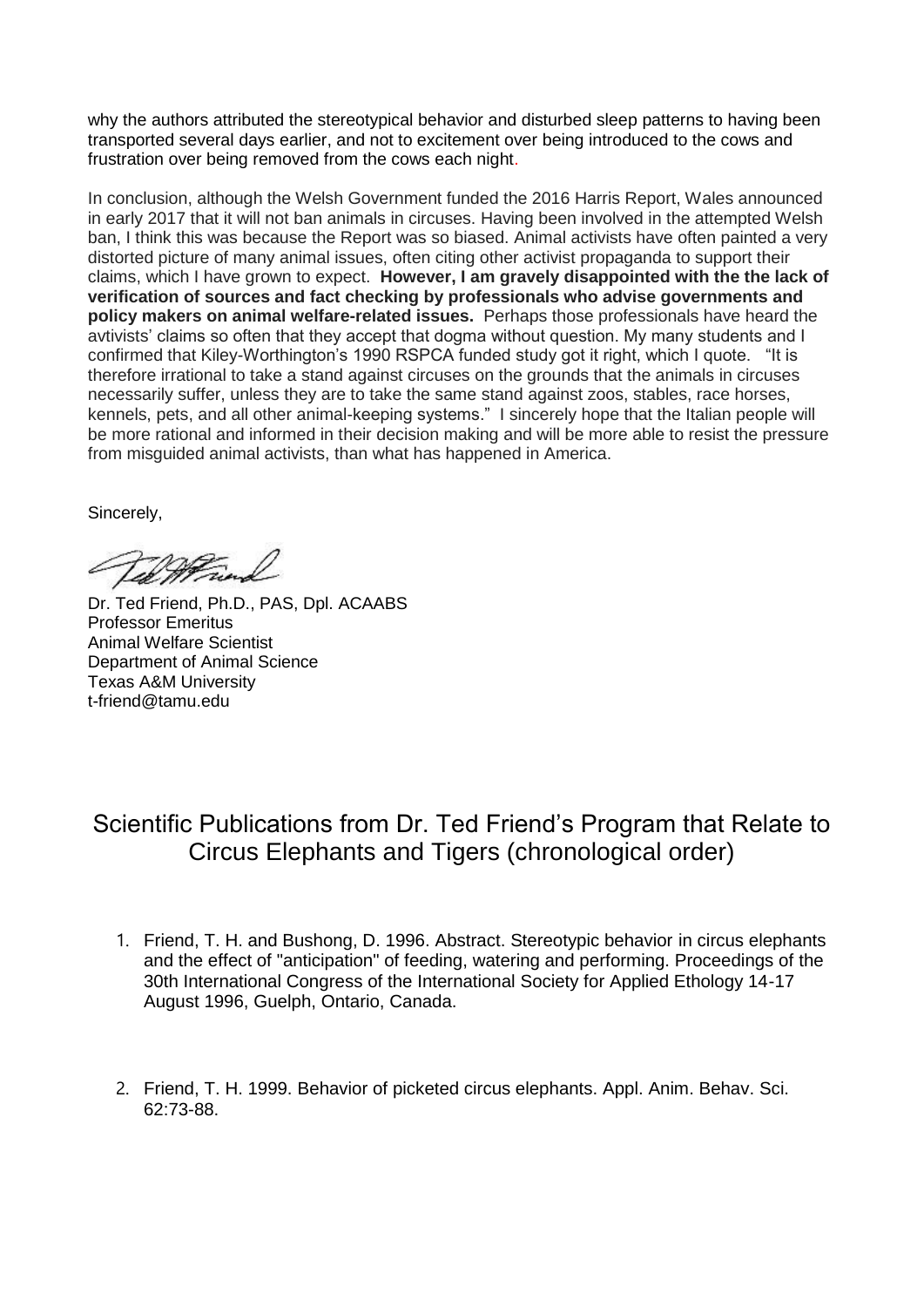- 3. Friend, T. H. and M. L. Parker. 1999. The effect of penning versus picketing on stereotypic behavior of circus elephants. Appl. Anim. Behav. Sci. 64:213-225.
- 4. Gruber, T. M., T. H. Friend, J. M. Gardner, J. M. Packard, B. Beaver, and D. Bushong. 2000. Variation in stereotypic behavior related to restraint in circus elephants. Zoo Biology 19:209-221.
- 5. Toscano, M. J., T. H. Friend and C. H. Nevill. 2001 Environmental conditions and body temperature of circus elephants transported during relatively high and low temperature conditions. J. Elephant Managers Association 12:115-149.
- 6. Nevill, C. H. and T. H. Friend. 2003. The behavior of circus tigers during transport. Appl. Anim. Behav. Sci. 82:329-337.
- 7. Williams, J. L. and T. H. Friend. 2003. Behavior of circus elephants during transport. J. Elephant Managers Association 14:8-11.
- 8. Nevill, C. H., T. H. Friend and M. J. Toscano. 2004. Survey of transport environments of circus tiger (Panthera Tigris) acts. J. Zoo and Wildlife Medicine 35:167-174.
- 9. Nevill, C. H. and T. H. Friend. 2006. A preliminary study on the effects of limited access to an exercise pen on stereotypic pacing in circus tigers. Appl. Anim. Behav. Sci. 101:355-361.
- 10. Krawczel, P.D., T.H. Friend and A. Windom. 2006. Stereotypic behavior of circus tigers: Effects of performance. Appl. Anim. Behav. Sci. 95:189-198.
- 11. Nevill, C. H., T. H. Friend. & Windom, A.G. (2010) An evaluation of exercise pen use by circus tigers (*Panthera tigris tigris*) Journal of Applied Animal Welfare Science, 13, 164- 173.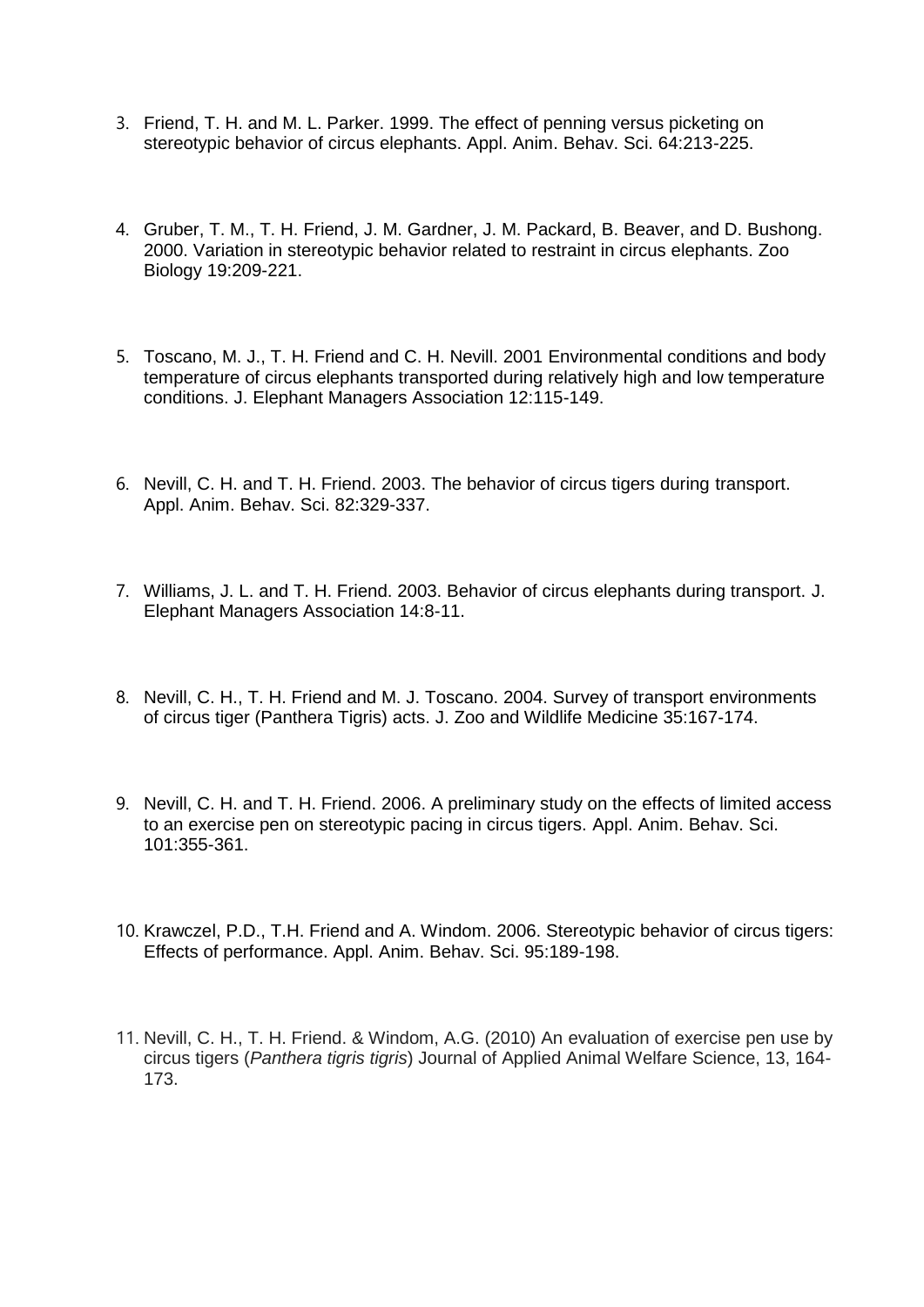# **ANIMALS** in CIRCUSES and ZOOS

## **Chiron's World?**

### Dr Marthe Kiley-Worthington



including the independent scientific report commissioned by the RSPCA on<br>ANIMALS in CIRCUSES